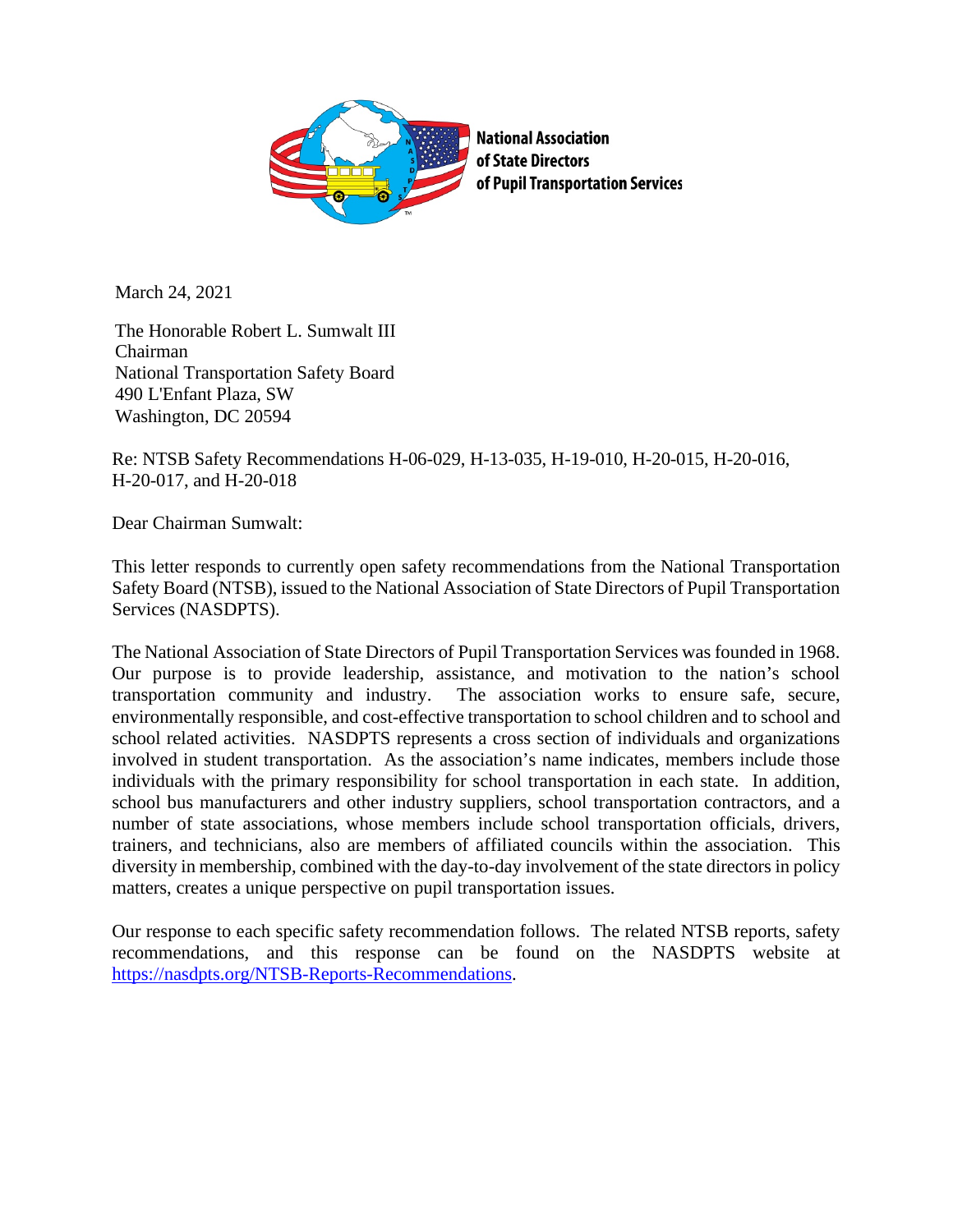The Honorable Robert L. Sumwalt III March 24, 2021 Page two

## Response to NTSB Safety Recommendation H-06-29

On November 30, 2006, the NTSB issued a letter to NASDPTS and others containing Safety Recommendation H-06-029 from its [Highway Accident Report,](https://nasdpts.org/NTSB-Reports-Recommendations) "Motorcoach Collision With the Alexandria Avenue Bridge Overpass, George Washington Memorial Parkway, Alexandria, Virginia, November 14, 2004 (NTSB/HAR-06/04), concerning a crash involving a motorcoach that collided with the underside and side of an overpass.

The National Transportation Safety Board determined that the probable cause of this accident was the bus driver's failure to notice and respond to posted low-clearance warning signs and to the bridge itself due to cognitive distraction resulting from conversing on a hands-free cellular telephone while driving. Contributing to the accident was the low vertical clearance of the bridge, which did not meet then-current National Park Service road standards or American Association of State Highway and Transportation Officials guidelines.

The above summary, paraphrased from the NTSB report, does not provide the full detail contained within the report, but is included to provide context to the agency's safety recommendation and our response, discussed below.

The NTSB Safety Recommendation H-06-029, issued to NASDPTS and other groups, was to:

Develop formal policies prohibiting cellular telephone use by commercial driver's license holders with a passenger-carrying or school bus endorsement, while driving under the authority of that endorsement, except in emergencies.

NASDPTS agrees with and supports this recommendation. Student transportation professionals and the parents and students we serve well understand the importance of maintaining the unparalleled, high level of safety provided by school bus transportation. NASDPTS, its members, and all the over one-half million professionals charged with driving, maintaining, and overseeing the nation's school buses welcome and encourage any opportunity to further improve that record.

We are unable to reconstruct the complete history of the related safety guidance and training that NASDPTS has provided to state directors and other members since this safety recommendation was issued. However, we know policies prohibiting cellular telephone use by drivers of commercial motor vehicles, including school buses, are in place, both federally and within states' laws and regulations, and we are confident that awareness is high among school bus drivers and others regarding the dangers of distracted driving.

On December 6, 2011, NASDPTS conveyed to its members notice of the adoption of a [Final Rule](https://nasdpts.org/drivers-training/) by the Federal Motor Carrier Safety Administration (effective January 3, 2012) restricting the use of mobile communications devices by commercial drivers. In May 2012, the Federal Motor Carrier Safety Administration issued a Fact Sheet, "New Mobile Phone Restriction Rule for Commercial Motor Vehicle Drivers." The Fact Sheet is posted [here](https://nasdpts.org/drivers-training) on the NASDPTS website.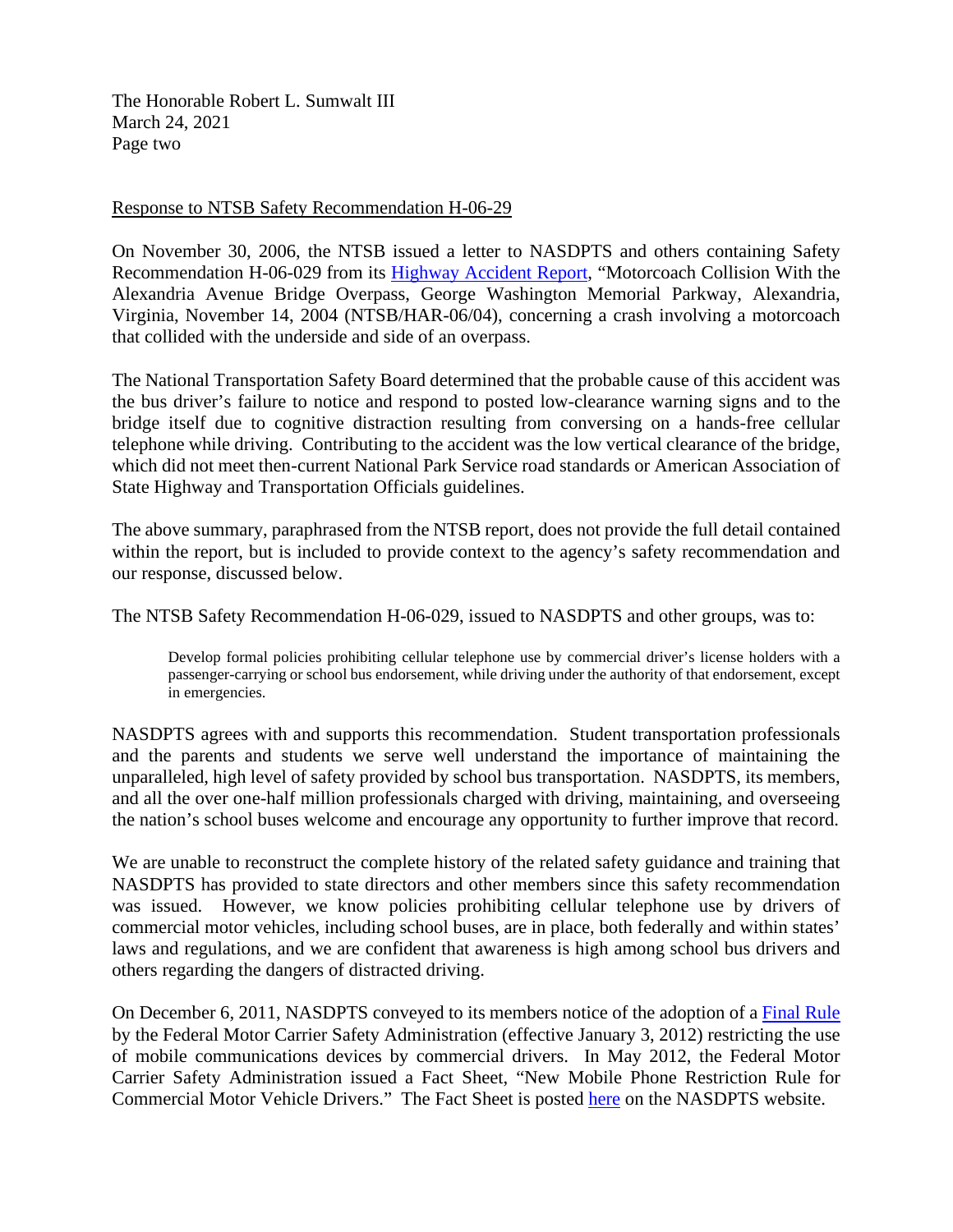The Honorable Robert L. Sumwalt III March 24, 2021 Page three

On October 1, 2015, in response to an inquiry by NASDPTS, the FMCSA confirmed that the rule does apply to intrastate and interstate school bus drivers, public and private.

In October 2020, the National Conference of State Legislatures updated its [compendium](https://www.ncsl.org/research/transportation/cellular-phone-use-and-texting-while-driving-laws.aspx) of state laws and regulations banning the use of hand held phones and texting by motorists. While NASDPTS does not maintain an inventory of all states' laws and regulations on this topic, we are confident state policies often exceed the stringency of those applying to general motorists and meet or exceed the federal ban on use of handheld communications and texting devices by school bus drivers while operating their buses.

To ensure reiteration of this important safety message, however, regarding the dangers of distracted driving, NASDPTS is copying this response concurrently to our state director members to remind them of the circumstances of the Alexandria crash and the NTSB's recommendation. We are also ensuring the NTSB receives a concurrent copy of our memorandum of transmittal to state directors.

## Response to NTSB Safety Recommendation H-13-035

In 2013, the NTSB issued [Highway Accident Report](https://www.ntsb.gov/investigations/AccidentReports/Pages/HAR1301.aspx) NTSB/HAR-13/01, School Bus and Truck Collision at Intersection Near Chesterfield, New Jersey, February 16, 2012. The report focused on a crash in which a school bus transporting 25 elementary age students pulled into the path of a large, fully loaded roll-off truck. One bus passenger was killed. Five bus passengers sustained serious injuries, 10 passengers and the bus driver received minor injuries, and nine passengers and the truck driver were uninjured. Contributing to the severity of passenger injuries were the nonuse or misuse of available school bus passenger lap belts; the lack of passenger protection from interior sidewalls, sidewall components, and seat frames; and the high lateral and rotational forces in the back portion of the bus. The NTSB noted that injuries to the fatally injured occupant and examination of the lap belts in her row indicated that she was likely unbelted. The NTSB concluded that some students on the school bus wore their lap belts improperly or not at all.

Included within the Chesterfield report were findings from a school bus crash in Port St. Lucie, Florida that occurred on March 26, 2012. A St. Lucie County School District bus turned left in front of a truck, which collided with the right side of the bus in the vicinity of the rear axle. As a result of the crash, one student passenger on the bus was fatally injured. The school bus driver and 19 other passengers received injuries of varying degrees. Like the school bus in the Chesterfield crash, the St. Lucie County Schools bus was also equipped with two-point lap belts. The NTSB concluded that in the Port St. Lucie crash, the combination of high forces, lack of upper body restraint, and loss of seating system integrity resulted in the fatal injuries to the one passenger who died.

In a 2014 Anaheim, California crash, occupant simulations conducted by the NTSB indicated that lap/shoulder belted occupants had the best retention in their seats with the lowest potential for occupant-to-occupant contacts and occupant-to-interior contacts, which are common in severe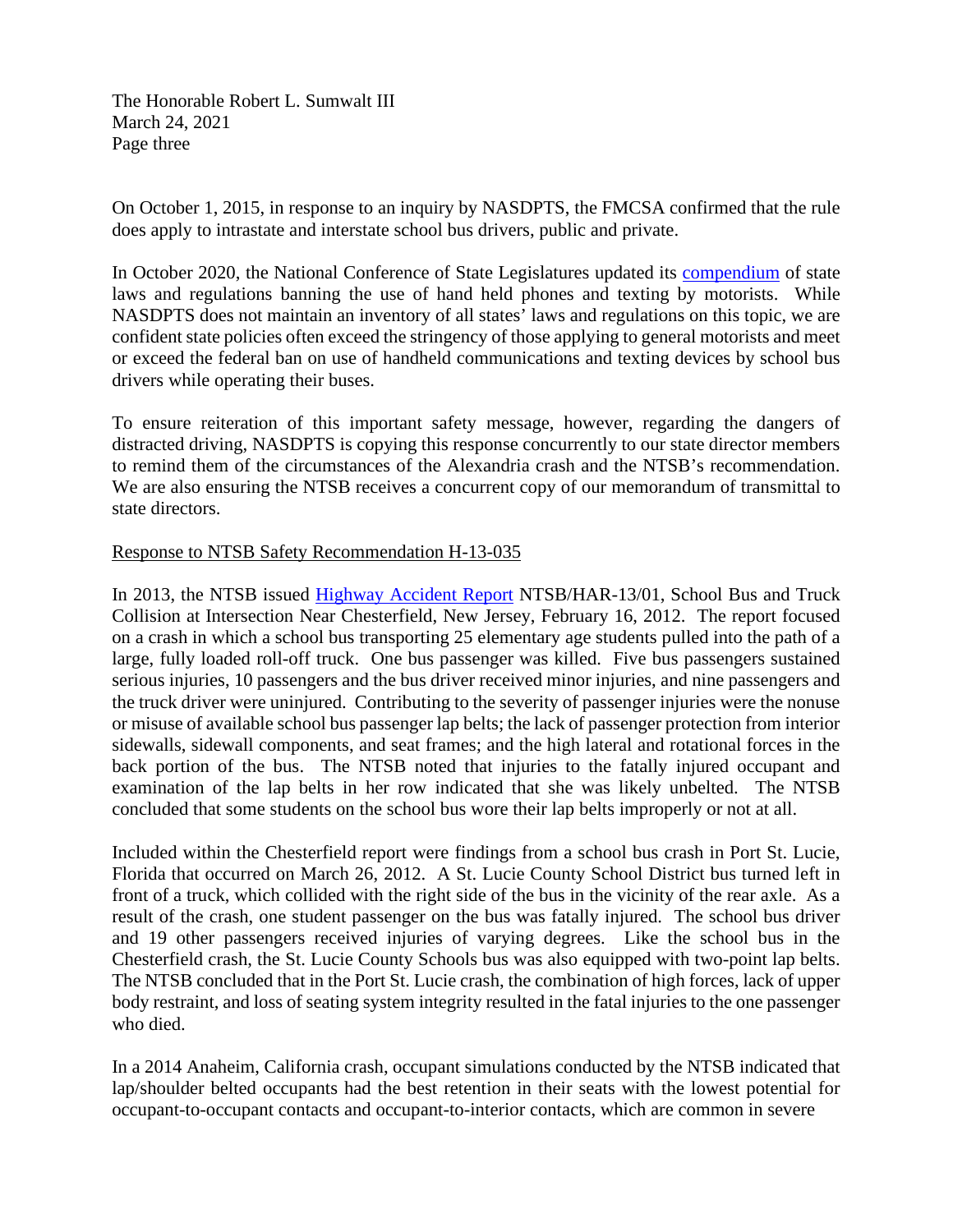The Honorable Robert L. Sumwalt III March 24, 2021 Page four

lateral impacts involving unbelted school bus occupants. The simulations also indicated that while restrained with a lap/shoulder belt, the occupant seated nearest the area of intrusion (seat 8A) maintained a more upright position than that person would have maintained if restrained only by a lap belt. The NTSB concluded that the properly worn lap/shoulder belts of the two occupants of the row eight seats most likely reduced their injuries related to upper body flailing, which are commonly seen when occupants are restrained only by lap belts. Further, the NTSB concluded that the properly worn lap/shoulder belts reduced passenger motion toward the intruding tree, which probably reduced the severity of the injuries sustained, especially for the student in seat 8C.

In the summaries above we have included only very concise descriptions of the circumstances relating to Safety Recommendation H-13-035. In our February 6, 2017 [response](https://nasdpts.org/NTSB-Reports-Recommendations) to the NTSB regarding related Safety Recommendation H-13-036, which was subsequently classified as "Closed, Acceptable Action," we encouraged a thorough review of the referenced reports by interested parties.

The NTSB Safety Recommendation H-13-035 to NASDPTS was to:

Develop guidelines and include them in the next update of the National School Transportation Specifications and Procedures to assist schools in training bus drivers, students, and parents on the importance and proper use of school bus seat belts, including manual lap belts, adjustable lap and shoulder belts, and flexible seating systems.

NASDPTS agrees with and strongly supports this recommendation. NASDPTS has a long history of providing comments and analysis relating to improved passenger crash protection in school buses. This history is outlined within our updated May 2020 [Position Paper,](https://nasdpts.org/Position-Papers) "Lap/Shoulder Belts in School Buses," which supports the NTSB's recommendations regarding the value of lap/shoulder belts in large school buses to augment compartmentalization. The paper also contains recommendations regarding the importance of training, policies, and enforcement of required, proper usage of lap/shoulder belts by all passengers and the driver in school buses that are so equipped.

In 2015, NASDPTS proposed updates to the [National School Transportation Specifications and](http://www.ncstonline.org/)  [Procedures](http://www.ncstonline.org/) (NSTSP) that included 13 instances throughout the document of recommendations and graphical training materials for students and school bus drivers regarding proper wearing and use of both two-point lap belts and three-point lap/shoulder belts. The changes were adopted by the delegates and can be found within the published 2015 NSTSP. All members were notified of the publication of the NSTSP in October 2016.

NASDPTS is copying this response concurrently to its state director members. We are also ensuring the NTSB receives a concurrent copy of our memorandum of transmittal to state directors.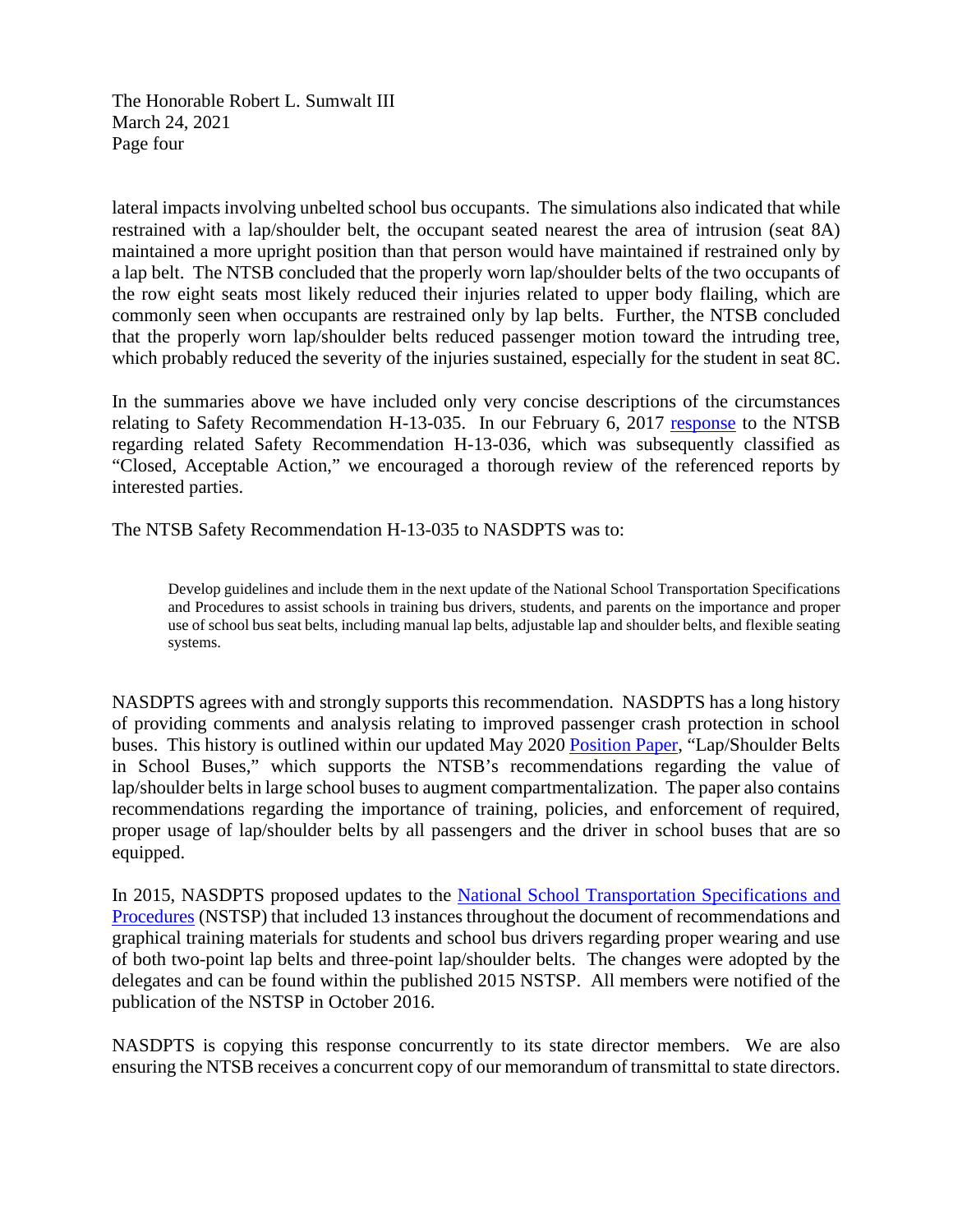The Honorable Robert L. Sumwalt III March 24, 2021 Page five

## Response to NTSB Safety Recommendation H-19-010

In 2019, the NTSB issued [Highway Accident Report,](https://nasdpts.org/NTSB-Reports-Recommendations) "School Bus Run-Off-Road and Fire, Oakland, Iowa, December 12, 2017 (NTSB/HAR-19/01). On the morning of December 12, 2017, a school bus operated by the Riverside Community School District backed into a ditch on a rural road outside Oakland, Iowa, after picking up its first passenger, a 16-year-old female student. While the driver tried to drive the bus out of the ditch, a fire began in the engine compartment and spread throughout the bus. The driver and passenger died in the fire. The National Transportation Safety Board (NTSB) investigation focused on school bus driver fitness for duty, school bus fire safety, and school bus emergency training, including evacuation drills and equipment.

The above summary, paraphrased from the NTSB report, does not provide the full detail contained within the report, but is included to provide context to the agency's safety recommendation and our response, discussed below.

The NTSB Safety Recommendation H-19-010 to NASDPTS and other associations was to:

Recommend that your members verify that students are educated on how to operate the manual release handle for front loading doors on school buses during evacuation training and drills. (H-19-10) (See section 2.5.3.)

NASDPTS agrees with and supports this recommendation, including its implied recommendation that student transportation providers document and maintain records of the timing, content, and participation in the drills. We also support expansion of the recommendation to include instructing students on how to operate the air-operated front loading (service) doors with which most new large school buses are equipped, and the electrically operated doors commonly found in smaller, Type A school buses. Such instruction should be provided as part of the regular school bus evacuation drills that states, local school districts, contractors, and charter schools require for all transported students.

Furthermore, in workshops at our conferences and for other groups, we have promoted the adoption of Federal Aviation Administration style pre-trip briefings for passengers by the drivers of buses before every field and activity trip. Some passengers on field and activity trips, both adult chaperones and students, are not regular school bus riders and otherwise might not receive the regularly scheduled school bus evacuation instruction and drills. Such briefings should include a review of the location and use of the emergency exit doors, windows, and hatches, and the service entrance door, as well as the proper use and unbuckling of equipped two-point lap belts or threepoint lap/shoulder belts.

The 2015 National School Transportation Specifications and Procedures, published in October 2016, includes guidance and several recommendations regarding the frequency and content of emergency evacuation procedures. We encourage all school transportation providers to review these recommendations. NASDPTS has notified its members of the publication and availability of the 2015 NSTSP as both a bound hard-copy and a free PDF download, and we have encouraged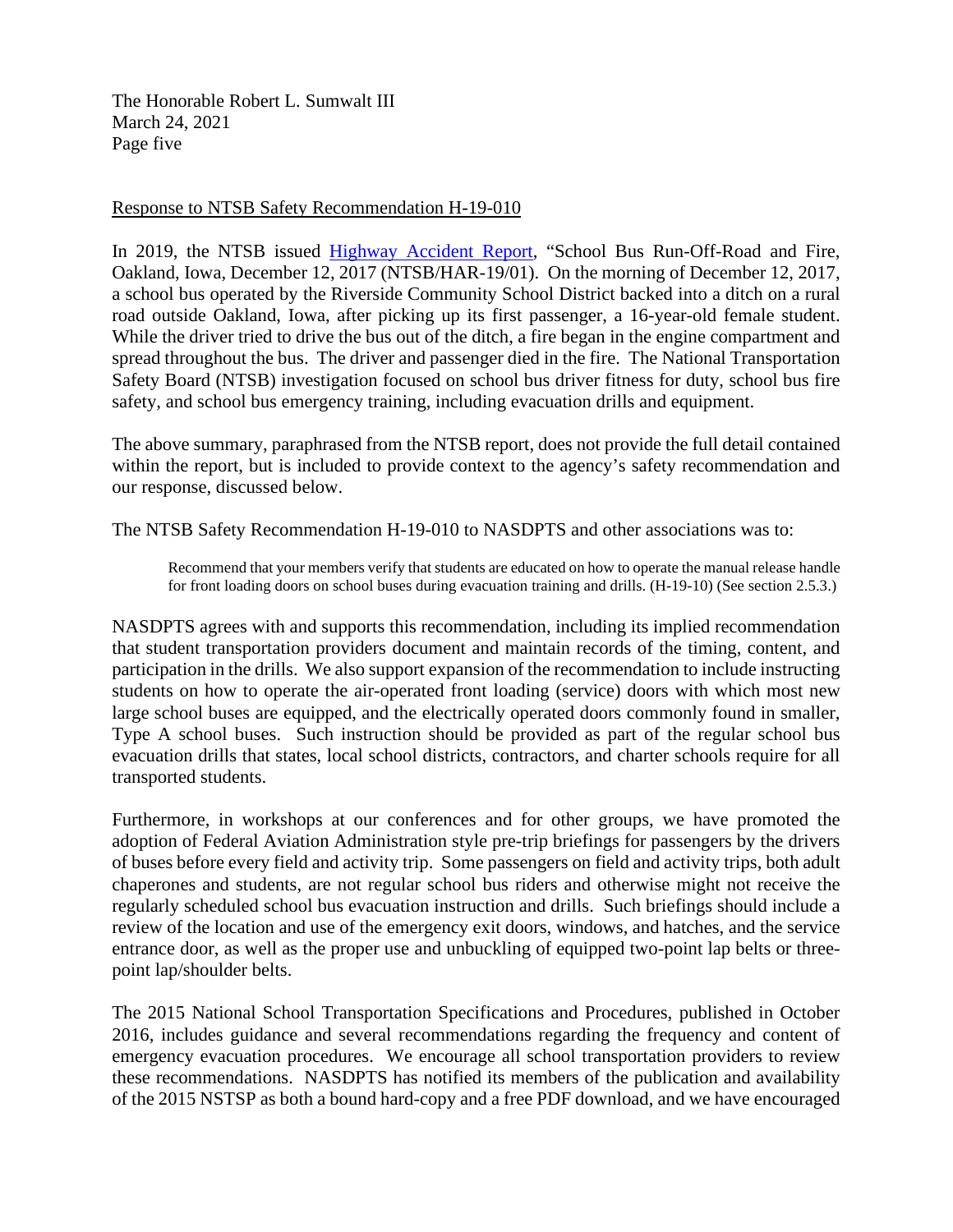The Honorable Robert L. Sumwalt III March 24, 2021 Page six

its use by states and local school districts when developing their bus specifications and operational procedures.

NASDPTS is copying this response concurrently to our state director members. We are also ensuring the NTSB receives a concurrent copy of our memorandum of transmittal to state directors.

## Response to NTSB Safety Recommendations H-20-015, H-20-016, H-20-017, and H-20-018

In 2020, the NTSB issued [Highway Accident Report,](https://nasdpts.org/NTSB-Reports-Recommendations) "Vehicle Collision With Student Pedestrians Crossing High-Speed Roadway to Board School Bus, Rochester, Indiana, October 30, 2018" (NTSB/HAR-20/02). About 7:12 a.m. (local time) on Tuesday, October 30, 2018, a 2014 Thomas Built school bus traveling north in the 4600 block of State Route 25 (SR-25) in Rochester, Fulton County, Indiana, stopped to pick up students at the designated school bus stop location. The driver of the school bus waited before signaling to the students to cross. At the same time, a 2017 Toyota Tacoma pickup truck, occupied by a 24-year-old driver and three passengers, was traveling south on SR-25. The pickup truck struck four children who were crossing the roadway in the early morning darkness. The school bus, operated by the Tippecanoe Valley School Corporation, had its warning lights on, and the driver had deployed the stop arm. In the area of the crash, SR-25 is a two-lane highway with north and southbound travel lanes divided by a double yellow centerline. A mobile home park is located on the west side of the roadway, and an agricultural field is located on the east side. In a post-crash interview, the driver of the pick-up truck reported seeing the flashing lights in the roadway ahead of her but believed that they were from a piece of farm equipment. There is no roadway lighting at this location. The posted speed limit for the roadway is 55 miles per hour. As a result of the crash, a 9-year-old female and two 6-year-old males were fatally injured. An 11-year-old male was transported by air ambulance to a medical facility in Fort Wayne, Indiana with serious injuries. The occupants of the school bus and the pickup truck were not injured in the crash. The weather conditions were clear and dry.

The above summary, paraphrased from the NTSB report, does not provide the full detail contained within the report, but is included to provide context to the agency's safety recommendations and our response, discussed below.

The NTSB Safety Recommendations H-20-015, H-20-016, H-20-017, and H-20-018, to NASDPTS and other associations were to:

Inform your members of the circumstances of the Rochester, Indiana; Baldwyn, Mississippi; and Hartsfield, Georgia, crashes, and urge them to minimize the use of school bus stops that require students to cross a roadway (especially a high-speed roadway) and to, at least annually, and also whenever a route hazard is identified, evaluate the safety of their school bus routes and stops. (H-20-15) (See section 2.3.1.)

Remind your members to ensure that school transportation directors and others involved in evaluating school bus routes and stops complete training on how to assess the safety of school bus routes and stops, according to best industry practices. (H-20-16) (See section 2.3.1.)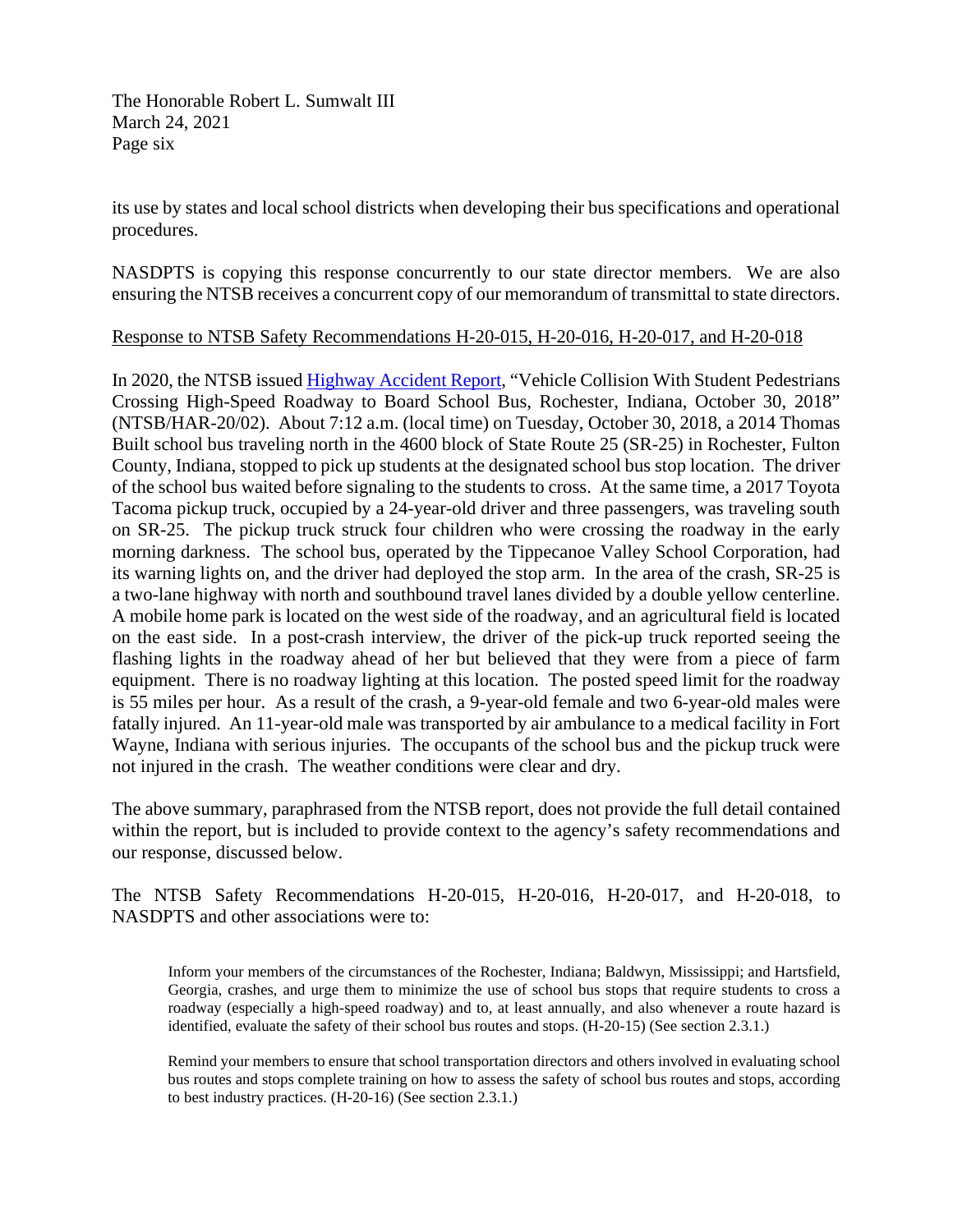The Honorable Robert L. Sumwalt III March 24, 2021 Page seven

> Advise your members to train their school bus drivers and students on crossing procedures, including the crossing hand signal and the danger signal, which are to be used when a student roadway crossing cannot be avoided. (H-20-17) (See section 2.3.2.)

> Urge your members to continue to coordinate with local law enforcement agencies to conduct educational and enforcement activities aimed at reducing illegal school bus passings. (H-20-18) (See section 2.4.2.)

> To aid you in implementing these recommendations, we are also attaching an article regarding our investigations of these crashes that you may use, either in its entirety or modified to fit the length and style considerations of your publication and/or website. We ask that you publish it, or similar content, in the next issue of your newsletter and/or website, and that you send us a copy of the newsletter or a link to the website article once it has been published.

NASDPTS agrees with and supports these recommendations. While the unparalleled safety record of school buses is well documented, as an association we work toward continual improvement. We share the common goal of all student transportation associations and professionals to achieve zero serious injuries or fatalities to students whenever they are in our custody as pedestrians at school bus stops, in the loading/unloading zone, and while riding inside the bus.

NASDPTS has a long history of guidance, training, and positions that support that goal, including, in part, the following actions:

• On April 22, 2020, we transmitted NTSB/HAR-20/02 to all state student transportation directors, along with the following message:

We encourage all of our members to review the report and inform state associations, school districts, charter schools, tribal entities, and contractors regarding the circumstances of the crash and the safety recommendations within the report addressed to various parties. Please encourage student transportation professionals to pay particular attention to the Safety Recommendations on pages 49 and 50 addressed to the listed 29 states' governors, the Indiana Department of Education, and to the National Association of State Directors of Pupil Transportation Services, National Association for Pupil Transportation, and National School Transportation Association.

• The 2015 National School Transportation Specifications and Procedures, published in October 2016, contains guidance and recommendations for loading and unloading zone safety, including, in part, recommendations to:

Provide supervision of loading and unloading areas at or near the school or Head Start Centers and provide ongoing evaluation of route pick-up and drop-off locations for safety;

Ensure students are aware of the dangers involved walking to and from, in and around the loading and unloading zone. Students should be trained to cross the road safely at the bus stop and should be taught to avoid retrieving articles dropped in the danger zone of the bus during loading and unloading activities, or otherwise when they are in the area around the bus, without explicit directions from the driver. Students should also be taught to move away from the bus (out of the danger zones) after unloading;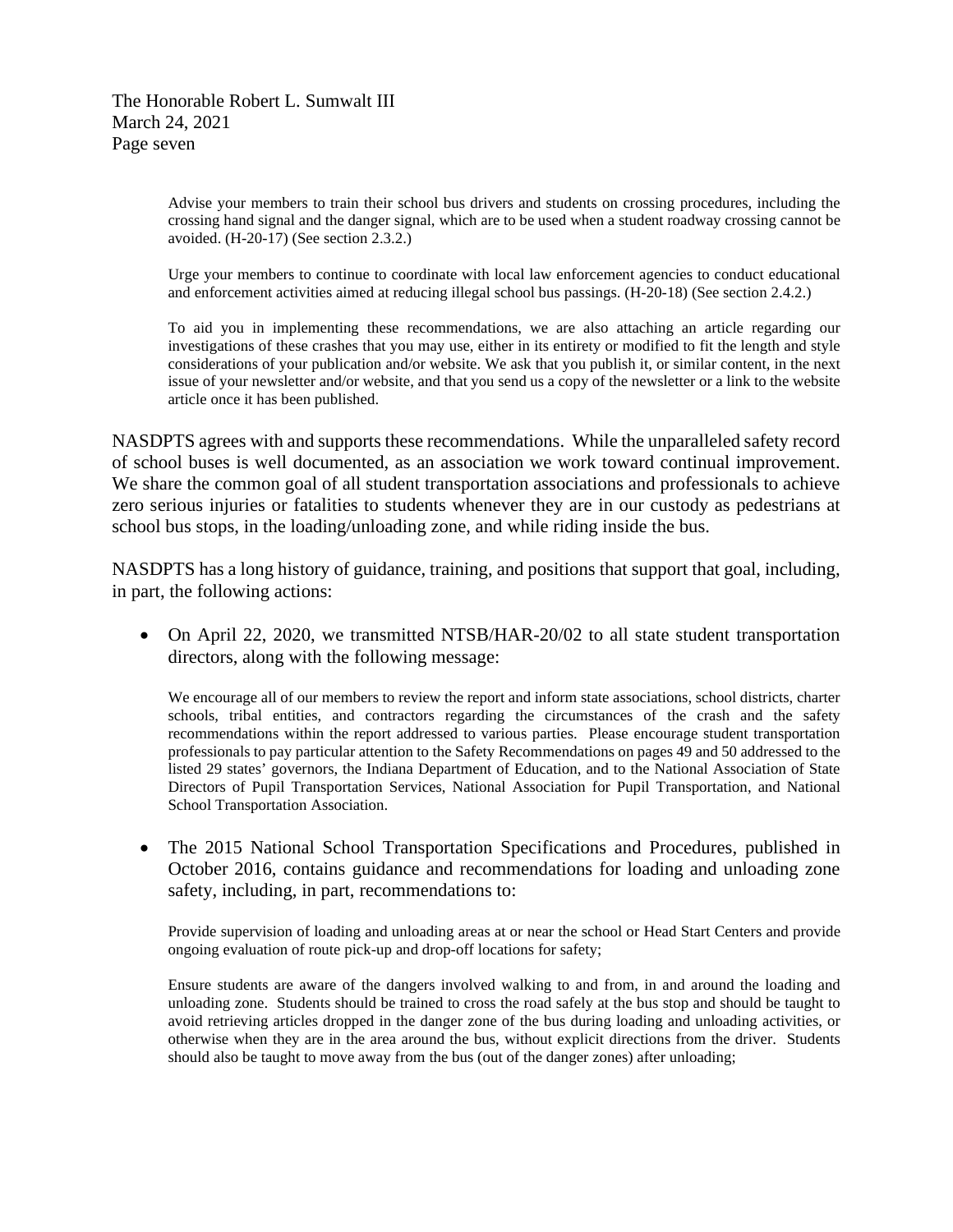Refer to graphics within the NSTSP entitled, "Here's How to Cross the Road SAFELY." These safety training diagrams show a 12-foot minimum walk distance in front of the bus;

Include in the pre-service training of school bus drivers recommended student loading and unloading procedures;

Include behind-the-wheel procedures for loading and unloading students at bus stops, including moving the bus only after all children are safely seated after loading and out of the danger zones, are at least 12 feet from the sides of the bus, are at least 12 feet from the rear of the bus and cross roadways at least 12 feet in front of the bus;

Provide student training, at least once each semester, in loading and unloading procedures;

Adopt state procedures for providing loading and unloading zones off the main traveled part of highways, whenever it is practical to do so;

Use the sample reporting form within the NSTSP for bus loading and unloading incidents;

Review and follow the guidance within the NASDPTS publication, "Identification and Evaluation of School Bus Route and Hazard Marking Systems," developed under a grant from the National Highway Traffic Safety Administration;

Follow the step-by-step recommended loading and unloading procedures at school bus stops included within the NSTSP.

NASDPTS has notified its members of the publication and availability of the 2015 NSTSP containing the above guidelines as both a bound hard-copy and a free PDF download, and we have encouraged its use by states and local school districts when developing their bus specifications and operational procedures.

• Between 2010 and 2019, NASDPTS coordinated an annual survey of illegal passing incidents (stop arm violations) by motorists to document and highlight the number of such incidents and the basic circumstances. The surveys required a one-day snapshot by school bus drivers of the number of violations by motorists. Over the nine years of the survey, an average of 107,044 school bus drivers (about 21 percent of the nation's public school bus drivers) reported that 81,841 motorists passed their school buses. The data, if extrapolated, represents an estimated 69 million illegal passing incidents during a normal 180-day school year. Awareness of this shockingly high potential for harm to children has precipitated increased education and enforcement within several states, and increased interest in technologies like on-bus photo/video recording equipment for securing citations, including authorizing legislation. In January 2021, the National Highway Traffic Safety Administration announced a study of motorists' comprehension of state school bus stopping laws and other related initiatives to address the prevalence of illegal passing.